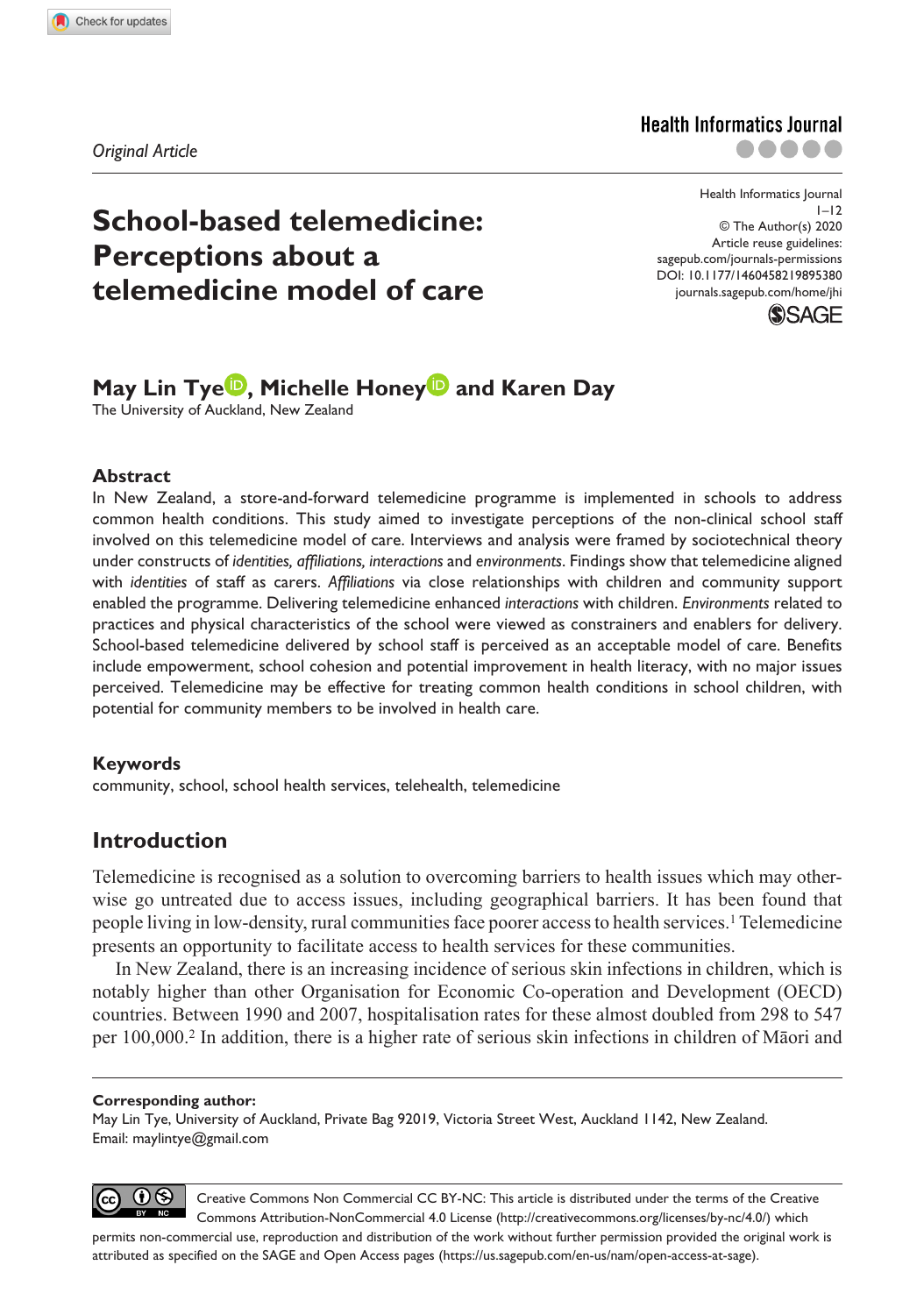Pacific ethnicity compared with other ethnic groups, which is also shown to have a strong positive correlation with deprivation levels. Early intervention in primary care is crucial to counter the issue of skin infections, which also pose an estimated direct cost of \$15 million to healthcare in New Zealand.2

In two areas of New Zealand (Far North and South Auckland), a store-and-forward (SAF) telemedicine programme has been implemented in small rural schools as a potential solution and facilitator of access to care for children. This telemedicine programme aims to address sore throats, head lice and skin infections – however, this research focuses on the skin infection aspect of the programme. Success in school-based clinics for rheumatic fever3 is a promising indicator that skin infections can be managed at school, making them a promising setting for this programme. This is a unique programme as it is delivered by school staff including teachers, principals, administration staff and volunteers who are parents or community members. Although a clinical team is also involved, it utilises non-clinicians as the main administrators of telemedicine. Within this telemedicine programme, with parental consent, children are given health checks at school, with information and photos of skin issues collected and entered into an application on a tablet. This information is then sent to a team who remotely assesses it to make a diagnosis and develop a management plan, which is then approved by a doctor.

Understanding the benefits and issues experienced by non-clinicians delivering the programme for the school students can contribute to determining the acceptability of non-clinicians in telemedicine as a model of care. Therefore, this study aims to investigate perceptions of non-clinical school staff on a telemedicine model of care, its acceptability and perceived benefits or issues.

# **Literature review**

A literature review was conducted to investigate the density of literature regarding the overlapping areas of the three concepts of this study: telemedicine, healthcare in schools and skin infections. Telemedicine is a well-developed area of research, yet the literature review described in this section concluded that telemedicine in schools utilising non-clinicians is an under-researched area. The form of telemedicine of interest here is SAF telemedicine, also known as electronic consultation or pre-recorded telemedicine, which refers to telemedicine in which a sender can collect data about a patient and send it to the physician, who responds in their own time.<sup>4,5</sup>

Several studies were reviewed on SAF telemedicine in general and for skin conditions specifically, in what is termed teledermatology. Teledermatology is widely used for the purposes of treating skin conditions, due to its ability to meet the needs of a field reliant on visual information.<sup>6</sup> Some telemedicine and teledermatology studies reviewed showed good diagnostic concordance $7^{-10}$ and reductions in delay of treatment.11 Individuals using SAF systems generally had positive perceptions such as confidence in using it, and positive opinions regarding quality of care, ability to improve communication, patient satisfaction and building up a repository of information.<sup>5,6,10</sup> It is worth noting that the search of literature yielded studies of programmes which were only health professional-led. In most instances, these were administered by physicians in order to access specialists, nurses, or individuals with backgrounds in the discipline, although some applications of telemedicine with trained assistants have demonstrated success.<sup>12,13</sup>

Literature was also reviewed to assess the use of schools as a setting for providing telemedicine. Schools are an example of a setting in which community-based, child-focused care can be provided as they are recognised as a natural point of access to healthcare for children, which can also contribute to continuity of care by linking up the many providers of care.14 Studies of school-based telemedicine programmes have recognised several benefits such as being a cost-effective and efficient way to provide access to healthcare for children.15–17 Some school-based telemedicine programmes around the world have been implemented in order to enhance care for children with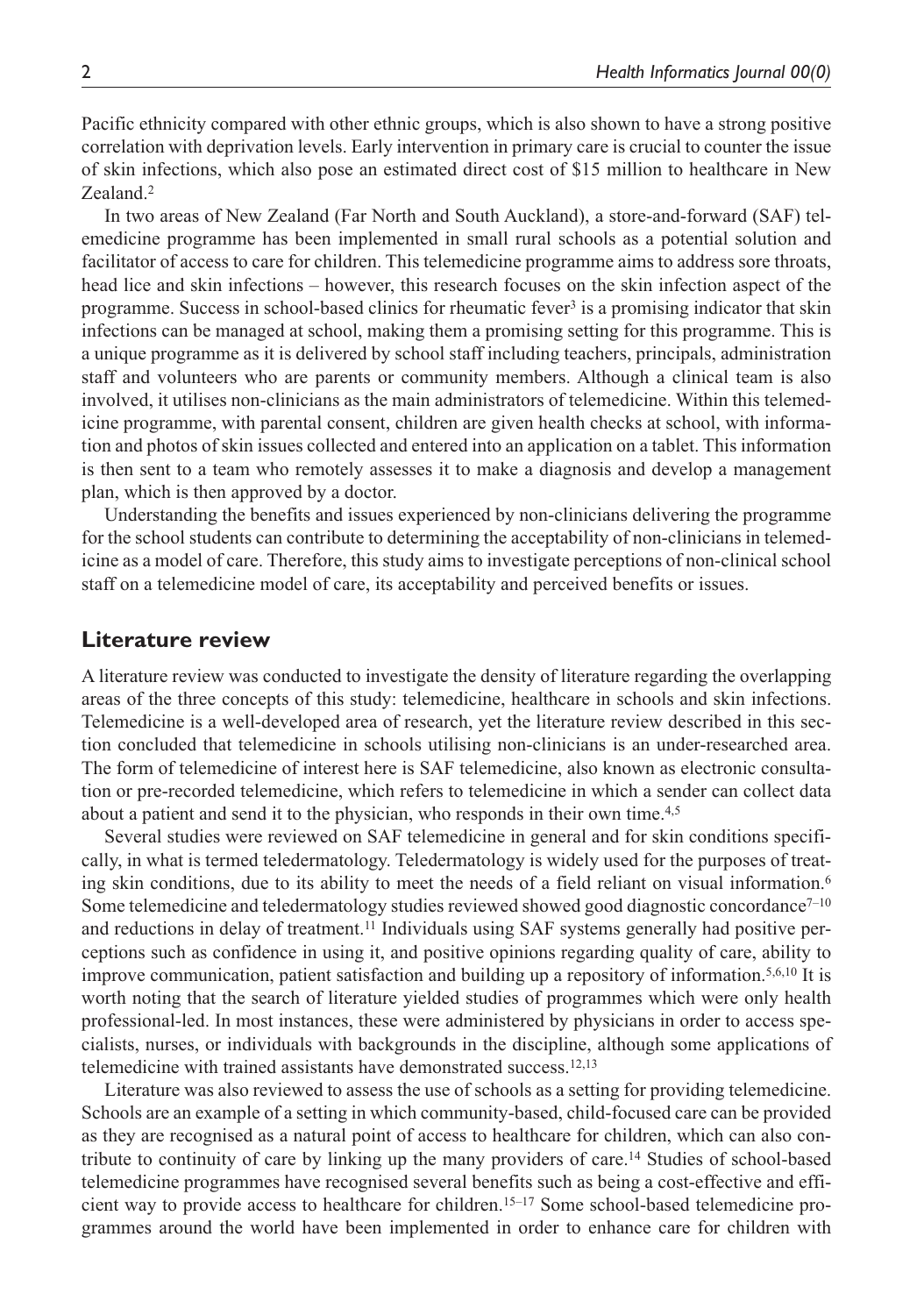long-term conditions and have been found to be acceptable and effective.15,18 School-based telemedicine delivered by school nurses has also been found to be a cost-effective way to facilitate access to care, enhance nursing skills, and boost connectivity with the community.19 It is also recognised that teachers are a first point of interaction for students and can therefore be gatekeepers to healthcare in the school.<sup>19</sup> This indicates the potential for school staff to play a key role in telemedicine at school, which is the basis of this study.

## *The role of sociotechnical theory*

The user of a telemedicine programme is central to this research and as such, it is important to frame the research with sociotechnical theory. Sociotechnical theory combines humanistic principles with technology and change, and the process that is associated with this.20 The Technology Acceptance Model,<sup>21</sup> Information Systems Success Model<sup>22</sup> and Actor Network Theory<sup>23</sup> are sociotechnical theories that were considered for this research, before *selecting a theory that describes* the reconceptualisation of information system users as actors,<sup>24</sup> henceforth described as the Social Actor Model. This was chosen as the preferred theory given the scope of the study did not match the other models. This model is based on the four constructs of *identities, affiliations, interactions* and *environments*. This model emphasises the role of the user of information and communications technology (ICT) and reconceptualises them as social actors. In the context of this telemedicine programme, *identities* encompass the person's role within the school and programme and their background. *Affiliations* refers to the connections and networks between the individual with others within the wider organisation. *Interactions* refers to the communication between different parties involved with the programme. *Environments* encompass physical environment and the embedded processes of the school and are recognised as being able to constrain or enable success in the use of technology.24

# **Methods**

This was an exploratory, descriptive study approached with qualitative methods in order to capture rich experiences and perspectives. An interpretivist methodology was used as a way of understanding how the context that an information system is in influences and is influenced.25 This study was guided with a sociotechnical lens, specifically the Social Actor Model<sup>24</sup> as identified in the literature review.

## *Sampling*

The actors in the study were school staff involved in delivering telemedicine in the schools. Identifying participants first involved sampling schools and second, sampling staff within the schools. Two levels of consent were therefore required: from the principal or Board of Trustees on behalf of the school and from the individual staff members at the school: 21 schools in total were using the telemedicine programme and therefore eligible, with 13 schools being selected and approached to participate in this study. Convenience sampling was used to select the 13 schools due to the desire to access schools and individuals for a face-to-face interview, and therefore schools within close vicinity of the lead author and to each other were preferred. The initial approach to schools was made by the team leader and coordinator of the telemedicine programme by email to school principals and administration staff. Of the 13 schools, five agreed to participate in the study, and following this, individual staff members who deliver the telemedicine programme within the schools were identified and invited to participate. This resulted in eight participants for this study from across five schools. Figure 1 illustrates how participants were sampled. Ethics approval was obtained from the University of Auckland Human Participants Ethics Committee (UAHPEC: reference number 017377).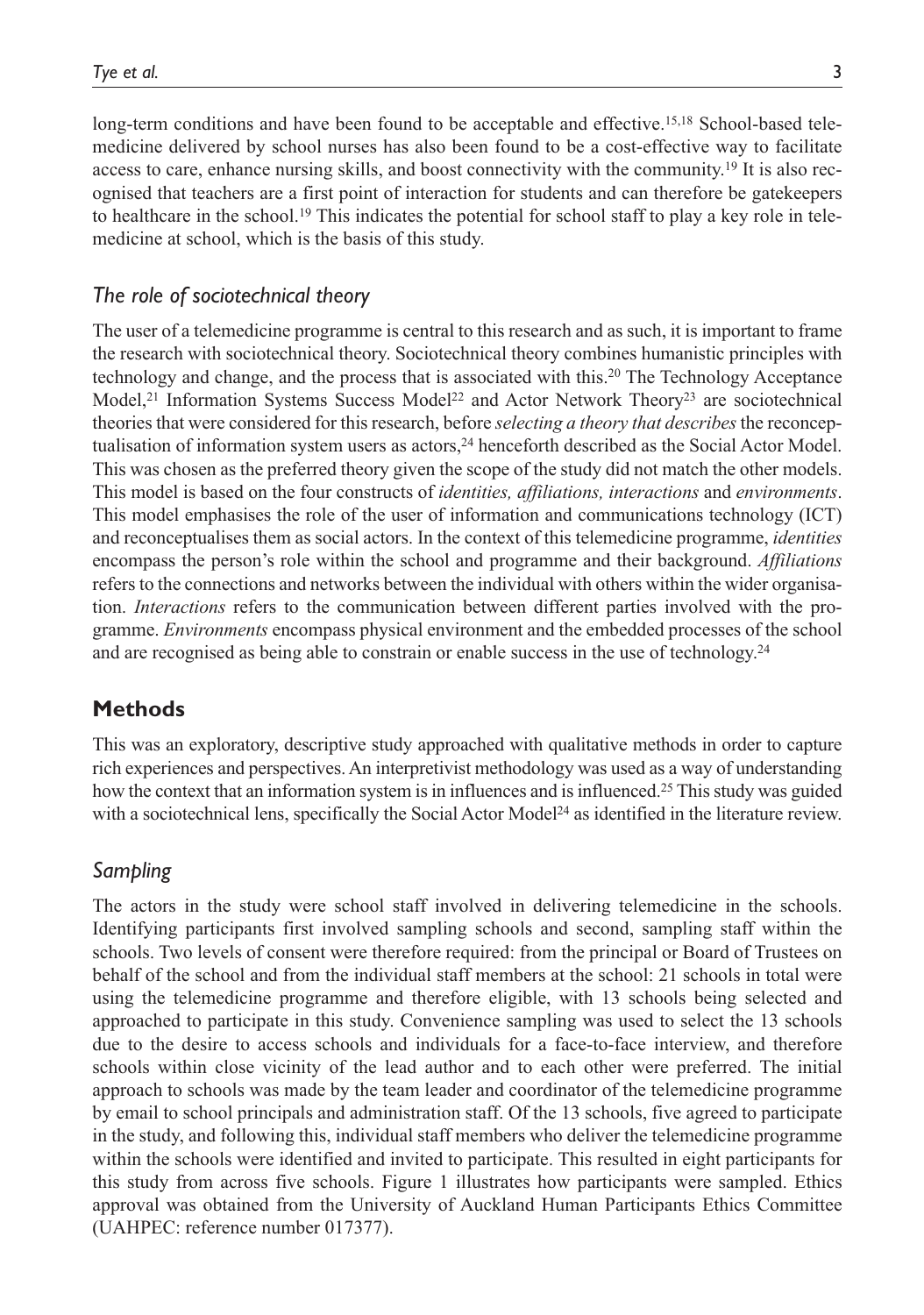

**Figure 1.** Diagram showing identification of participants.

# *Interviews*

Semi-structured interviews were conducted to elicit narratives, and thus capture an understanding of participants' experiences with the telemedicine programme. Interviews were conducted using an interview schedule (summarised in Table 1). Interviews were audio-recorded and transcribed, with each lasting approximately 40minutes.

Interviews were interpreted using thematic analysis in order to find patterns in the responses. This began by coding the data using the Social Actor Model constructs of *identities, affiliations, interactions* and *environments*, and creating themes as they emerged from the data. These were then refined as commonalities between emerging themes were found, and named accordingly. These are described further in the Results section.

# **Results**

Eight school staff members involved with delivering the telemedicine programme were interviewed and this included school principals, administration staff and teacher aides. Characteristics of the participants are summarised in Table 2.

Thematic analysis of the interviews according to the Social Actor Model constructs resulted in the emergence of themes which are summarised in Table 3 and described in the following subsections with illustrative quotes.

# *Identities*

Under the Social Actor Model, identities are described as the presentation of one's self which is shaped, and influenced, by their use of ICT.24 Identities have influenced staff members' perceptions around their involvement and motivation when delivering the telemedicine programme. Personal identity and background factored into decisions to be involved, and sense of reward derived from it. Personal identities were commonly rooted in family relationships, and experiences with caring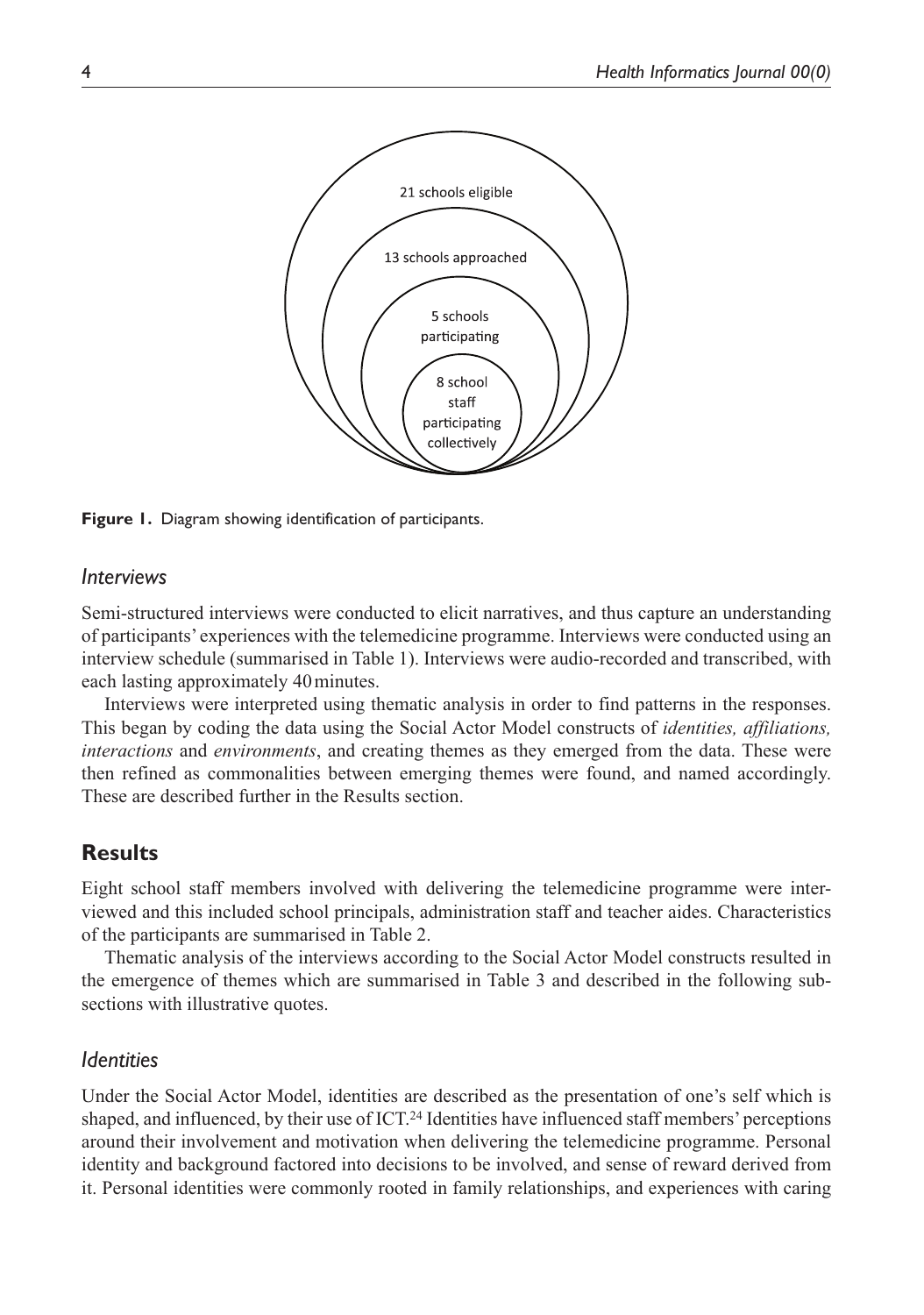|  |  | Table 1. Interview guide. |  |
|--|--|---------------------------|--|
|--|--|---------------------------|--|

| Social Actor Model constructs                                                                                     | Prompts                                                                                                                                                                                                                                                                    |  |
|-------------------------------------------------------------------------------------------------------------------|----------------------------------------------------------------------------------------------------------------------------------------------------------------------------------------------------------------------------------------------------------------------------|--|
| <b>Identities</b><br>Presentation of 'self' influences ICT use<br>and is constructed through use of ICT           | How did you get involved with this telemedicine<br>programme?<br>Why did you want to be involved?<br>Have you had any experience with something like this before?<br>٠                                                                                                     |  |
| <b>Affiliations</b><br>ICT use shaped by connections,<br>networks and relationships between<br>individuals/groups | How are children referred to the telemedicine health<br>$\bullet$<br>check?<br>What is your relationship with the students like?<br>$\bullet$<br>What happens following the health checks, when dealing with<br>$\bullet$<br>the telemedicine team or other services?      |  |
| <b>Interactions</b><br>Movement of information through<br>engaging with each other, shapes/<br>shaped by ICT use  | How do children respond during the health checks?<br>Have you experienced a change in how you deliver the<br>programme over time?<br>What kind of responses have you had to the telemedicine<br>$\bullet$<br>programme from parents or the wider community?                |  |
| <b>Environments</b><br>Constraint or enabler? Influences a<br>person's actions                                    | How has delivering the telemedicine programme fit with your<br>$\bullet$<br>existing role?<br>Do you feel you have everything you need to deliver the<br>٠<br>telemedicine programme?<br>What do you think of the room/physical environment used for<br>the health checks? |  |

| Participant No. | Gender | Role         | Level of involvement |
|-----------------|--------|--------------|----------------------|
|                 | Female | Admin        | Health checks        |
|                 | Male   | Principal    | Health checks        |
|                 | Male   | Principal    | Assistance/support   |
| 4               | Female | Teacher aide | Health checks        |
| 5               | Female | Admin        | Admin support        |
| 6               | Female | Admin        | Admin support        |
|                 | Male   | Principal    | Health checks        |
| 8               | Female | Teacher aide | Health checks        |

|  |  |  |  | Table 2. Summary of participant characteristics. |
|--|--|--|--|--------------------------------------------------|
|--|--|--|--|--------------------------------------------------|

for family members. This was also a learning opportunity for those with career interests in nursing, with participant 4 stating, 'It makes me feel like a nurse, but I'm not a nurse. I love looking after kids, I like being around kids and just being around people, but I have a hidden passion for the nursing side of things'. It was clear that delivering the programme became a strong part of participant identities and something they enjoyed, with participant 1 stating, 'If I didn't need a job and I could be a volunteer, man I would just do this stuff!'

A link to professional identity was also reflected in a belief that staff were fulfilling roles as carers for the children at school and expanding on existing roles such as being a first-aider at school. The contribution of identity to both uptake and success of the programme was clear, with participant 2 stating, 'It is really empowering for me as a teacher, as a principal. And the kids actually know that [I] look after them. It's a big part of my job – keeping them safe and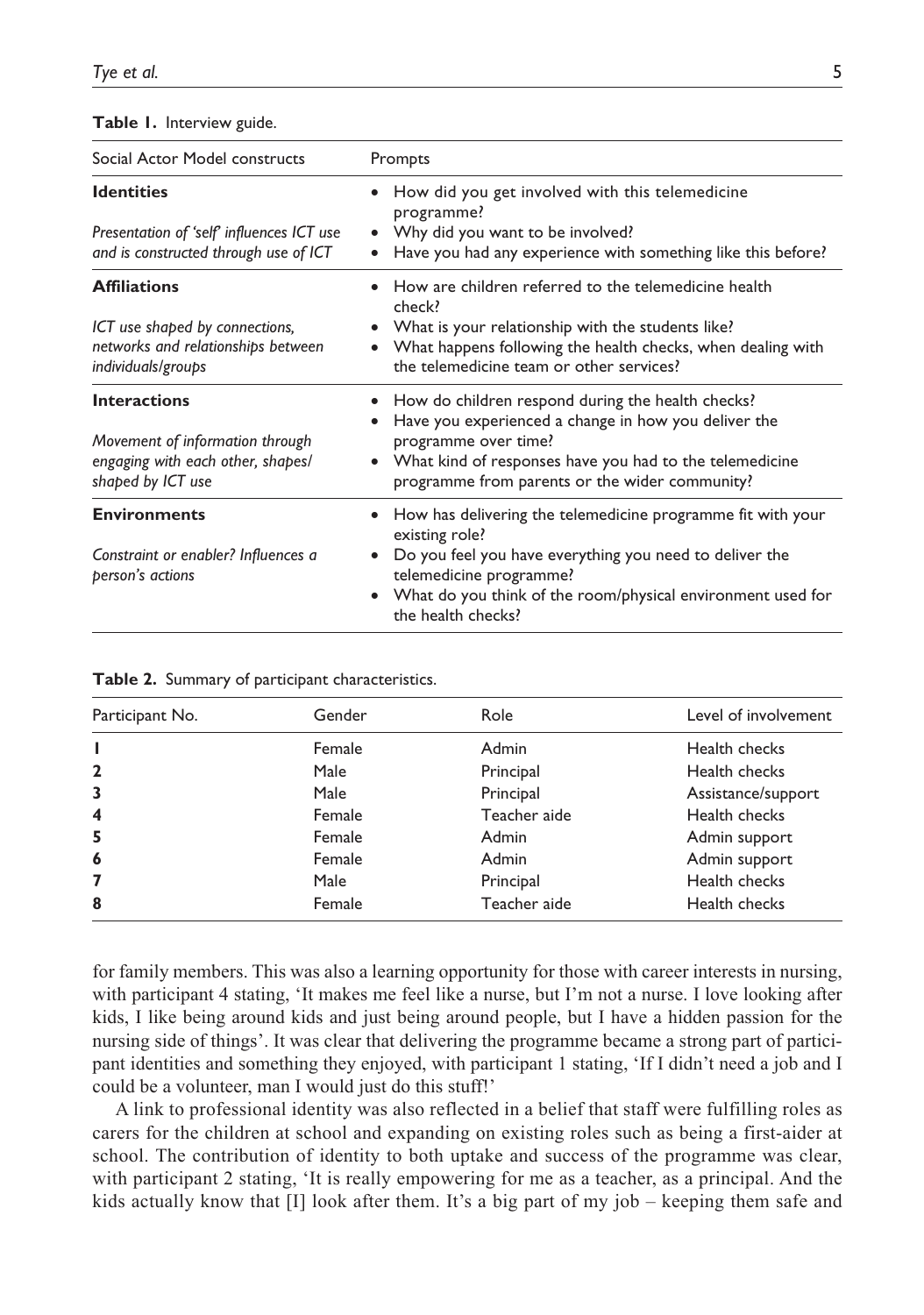| Social Actor Model constructs | <b>Themes</b>                                                                             |  |
|-------------------------------|-------------------------------------------------------------------------------------------|--|
| <b>Identities</b>             | • Personal identity/background<br>• Professional and school identity<br>• Technology      |  |
| <b>Affiliations</b>           | • Relationships with children<br>• Wider community support<br>• Telemedicine team support |  |
| <b>Interactions</b>           | • Opportunities for enhanced interaction<br>• With wider community                        |  |
| <b>Environments</b>           | • Embedded workflows and practices<br>Physical environment                                |  |

**Table 3.** Summary of constructs and corresponding themes.

looking after them'. The participant also noted a strong link between providing telemedicine and school values, with a participant describing the four core values of the school and how it makes the telemedicine 'a big part of our school and how we work'. Participant 6 further described this sentiment, saying, 'It's all positive for us because the whole point about being here is for our kids to be healthy and well'. Findings also suggested that technology and participants were unified in a sense, with the use of the tablet being a natural, or even secondary part of running health checks.

# *Affiliations*

Affiliations embody the connections, networks and relationships between individuals and organisations, and how this influences ICT use.<sup>24</sup> The telemedicine programme appeared to be characterised by its reliance on positive affiliations, which enabled it to be utilised effectively by children, as well as provide a supportive network to enable its success. Strong relationships between staff and children were a key factor of the programme's success, as these appeared to influence children's responsiveness and cooperation with the programme, with staff commenting that good relationships meant that children were comfortable with telemedicine health checks. Participant 8 commented,

I think it's great because the kids feel more comfortable and they see you every day so it's not like [they're] just going to a stranger, because some kids get really scared. But at least you have the kids' trust and it makes it easier for them to come in and see you, and open up about things.

These relationships were enabled by the small size of rural schools, with participant 4 describing the role as being the 'come-to mum and dad . . . when they're in school'. The existence of any connection appeared to be important, with a staff perception that knowing children enables success of telemedicine. This is described by participant 2: 'If you don't know [who they are], then you don't care – that's their perception'. The support of the wider community was important due to the community-based nature of the programme. Volunteers were an important resource, which could only be sustained by positive affiliations between the school and community. Finally, the wider telemedicine team was a key enabler as school staff felt well supported should they need any help, which boosted confidence.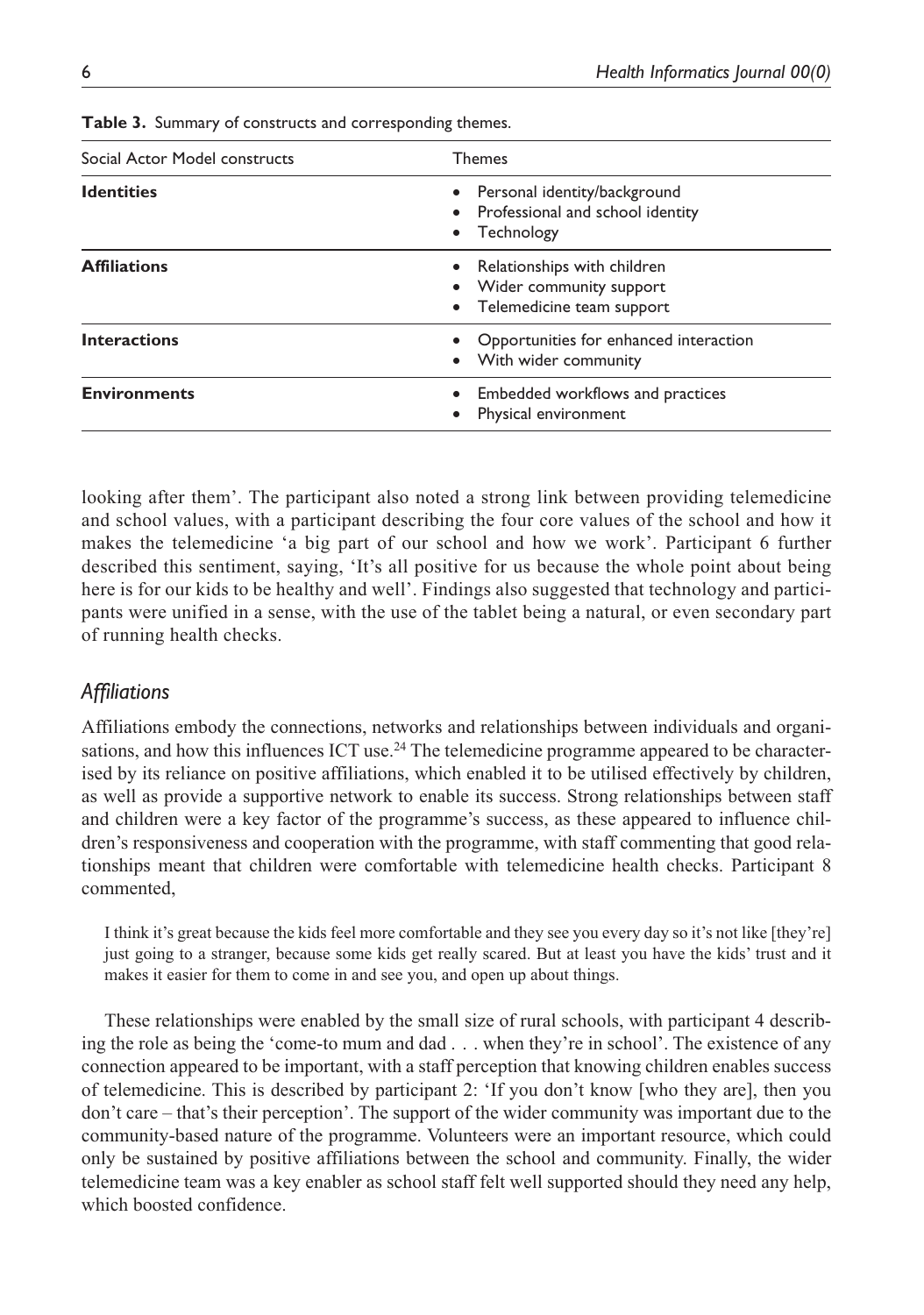#### *Interactions*

The construct of interactions describes the movement of information between members, and engagement with each other.24 The telemedicine programme appeared to enhance and provide opportunities for interactions with the school children which also contributed to building positive affiliations. Participant 7 stated,

[It was an] opportunity to have interactions with kids who would chat about how they're doing and how their learning is going and things like that . . . There was an opportunity for me to interact with the students and it's one to one, face to face, so I found that quite enjoyable.

Although the checks were health related, the interaction was not confined to discussion about health concerns. This is described by a participant 2 who stated: 'It's not just about training to use the diagnostic tools and getting the readings'. The nature of interactions during the checks also evolved to become relaxed, with children engaging and being open about any concerns. Participant 2 also reflected on the idea that participants felt that because of these interactions, 'your personality comes through with the kids; your relationship comes through a lot better'.

Telemedicine health checks appeared to be educational experiences for children, as reflected in their reported awareness of health behaviours such as hand-washing and hygiene. This was also reflected in interactions between children, who would express concern for others and encourage each other to go to the telemedicine health checks. This perception was noted by many participants reflecting on how exposure of children to health services via telemedicine could enable positive help-seeking behaviours. This was perceived by participant 2 as an 'intergenerational change' and 'one of the coolest things for me; how much more knowledgeable our kids are about their own health needs'. Participant 5 also described how 'the kids are very open, and coming and saying that they have a sore throat', with participant 7 similarly noting, 'That all bodes well for when they grow older doesn't it? They're not going to be standing back and not saying anything about things that are happening on their body'.

#### *Environments*

The theme of environments encompasses processes and locations which influence ICT use.<sup>24</sup> Participants commented on these as both constrainers and enablers of the delivery of the telemedicine programme. Environments were primarily discussed in terms of the embedded practices of the school and how the telemedicine programme influenced day-to-day operations, although physical characteristics of the environment had implications, specifically in terms of privacy. Participants were aware of privacy needs and protecting vulnerability, with participant 5 describing the need to provide a safe, open environment.

The introduction of the telemedicine programme into schools has meant that the roles of staff members have evolved to accommodate telemedicine-related extra duties. Although initial tensions existed, staff adapted, and over time, telemedicine became a normal part of the school. This was noted by participant 7, who said, 'As the routine was built in, then we were able to manage it a little bit faster'. Participant 6 said, 'It seems to run harmoniously together'. This embedded change in the day-to-day running of the schools was perceived as beneficial, with a perceived reduction in absenteeism, and lack of disruption due to health ailments for children during learning time. As described by participant 2, 'If a kid's not happy and healthy, they're not learning because they're going to be worried about the sores or how sore something is, something bugging them'. There was limited concern about overuse of the programme by children who viewed it as a 'fun'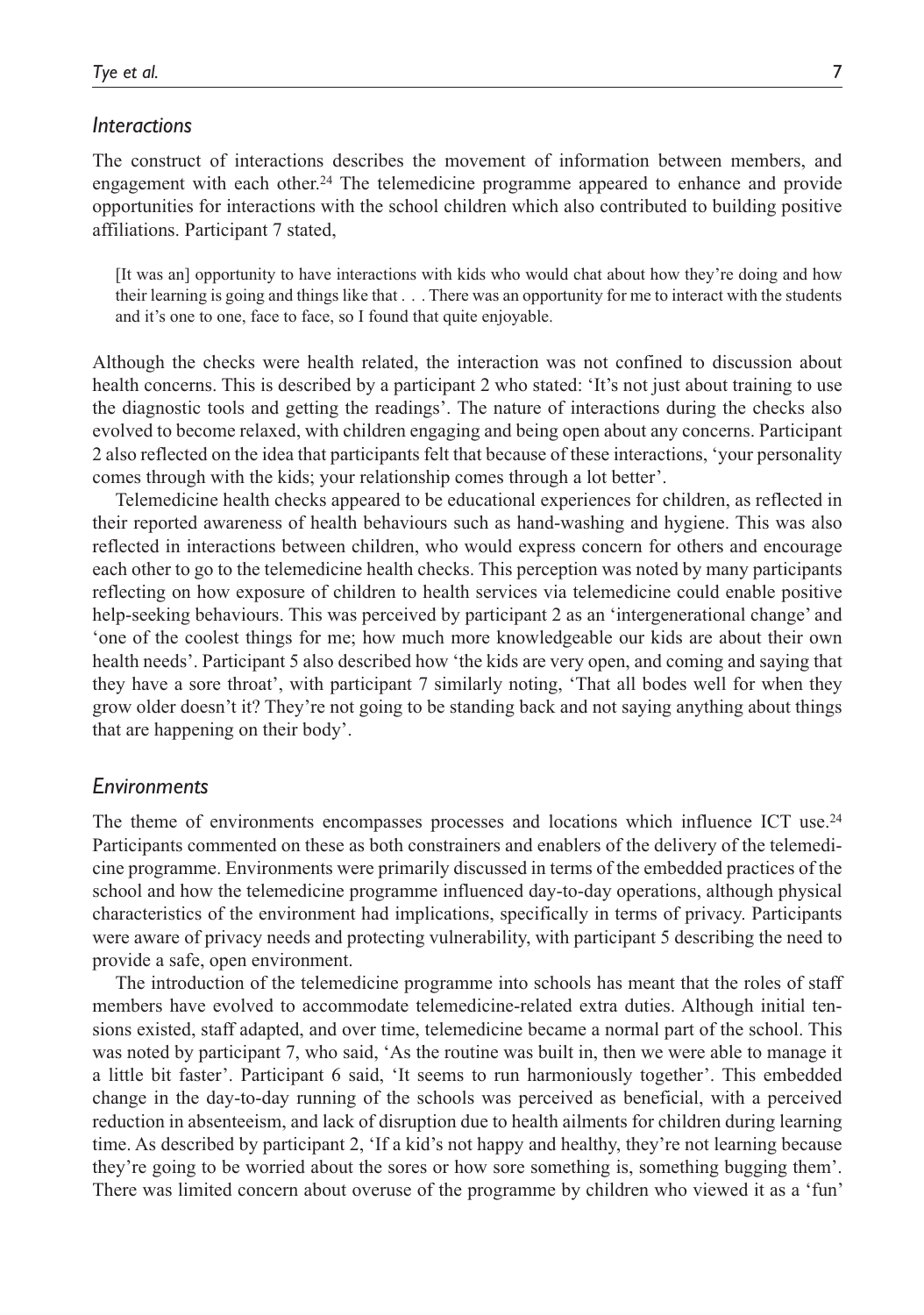activity and an opportunity to get out of class, which was managed by identifying children who tend to make repeat visits.

# **Discussion**

Key findings of this research unite to illustrate positive perceptions of school staff delivering the telemedicine programme. *Identities* influenced involvement in, and enjoyment with the programme, which were strongly tied to both person and professional identity. *Affiliations* enabled success, with relationships between staff and children being recognised as a key aspect. *Interactions* between staff and children were enhanced, and a sense of empowerment for both parties was reflected in interactions themselves. *Environments* of a school were associated with perceived flexibility of the programme, and appropriateness for the integration of telemedicine into schools.

# *Redefining the roles of school staff*

The constructs of the Social Actor Model appear to intersect, as illustrated by participants' perceptions. In fact, this intersection appears to indicate how roles of school staff have been redefined as a result of the telemedicine programme. Findings indicate an intrinsic feeling with the staff as carers of the children, perceiving this as part of their role, rather than an extension to it. This role redefinition has implications for how telemedicine can be integrated into schools. Previous schoolbased applications of telemedicine have not seen a teacher or staff member's involvement in telemedicine go beyond the referral process of children to healthcare.19 This telemedicine programme now places them in the forefront of providing healthcare to children. The role of teacher aides, as described by the Ministry of Education,<sup>26</sup> encompasses activities including supporting the child by carrying out learning activities, assisting the teacher, using strategies to manage the behaviour of children, and working with students. This is a diverse role, with flexibility and adaptation being key, which aligns with the finding that telemedicine can fit school staff roles.

Principals are another key group of staff experiencing role redefinition; the role is multifaceted and requires creation of a learning-enhancing culture, an environment that fosters success, and strengthens communication and relationships with the community.27 This indicates that the role of caring for children may be fulfilled on a broad, rather than individual level, meaning that a principal's role may experience more redefinition with the introduction of a telemedicine programme. The degree to which telemedicine impacts different roles in a school setting is an area for further research. A perceived reduction in absentees is also aligned with a principal's role, and worth further research given existing findings that telemedicine can reduce absences in child centres.13

## *Parallels with the doctor–patient relationship*

The shift of telemedicine to a school setting introduces school staff members as intermediaries linking children with healthcare. As the person doing the health check and assessing the child, school staff appear to take on a subset of a primary care doctor's role. As such, it is interesting to explore the principles a doctor exhibits in a successful doctor–patient interaction and relationship, and consider how these apply during a telemedicine health check. The doctor–patient relationship is a central and evolving relationship that today favours a patient-centred approach.<sup>28</sup> Recognised to be more empowering and effective,<sup>29</sup> many components appear to be present within a staffstudent health check interaction. With staff having strong relationships with children, they can view children beyond their ailments, conducive to a biopsychosocial perspective and patient-asperson approach, which are recognised as key components of a patient-centred model.30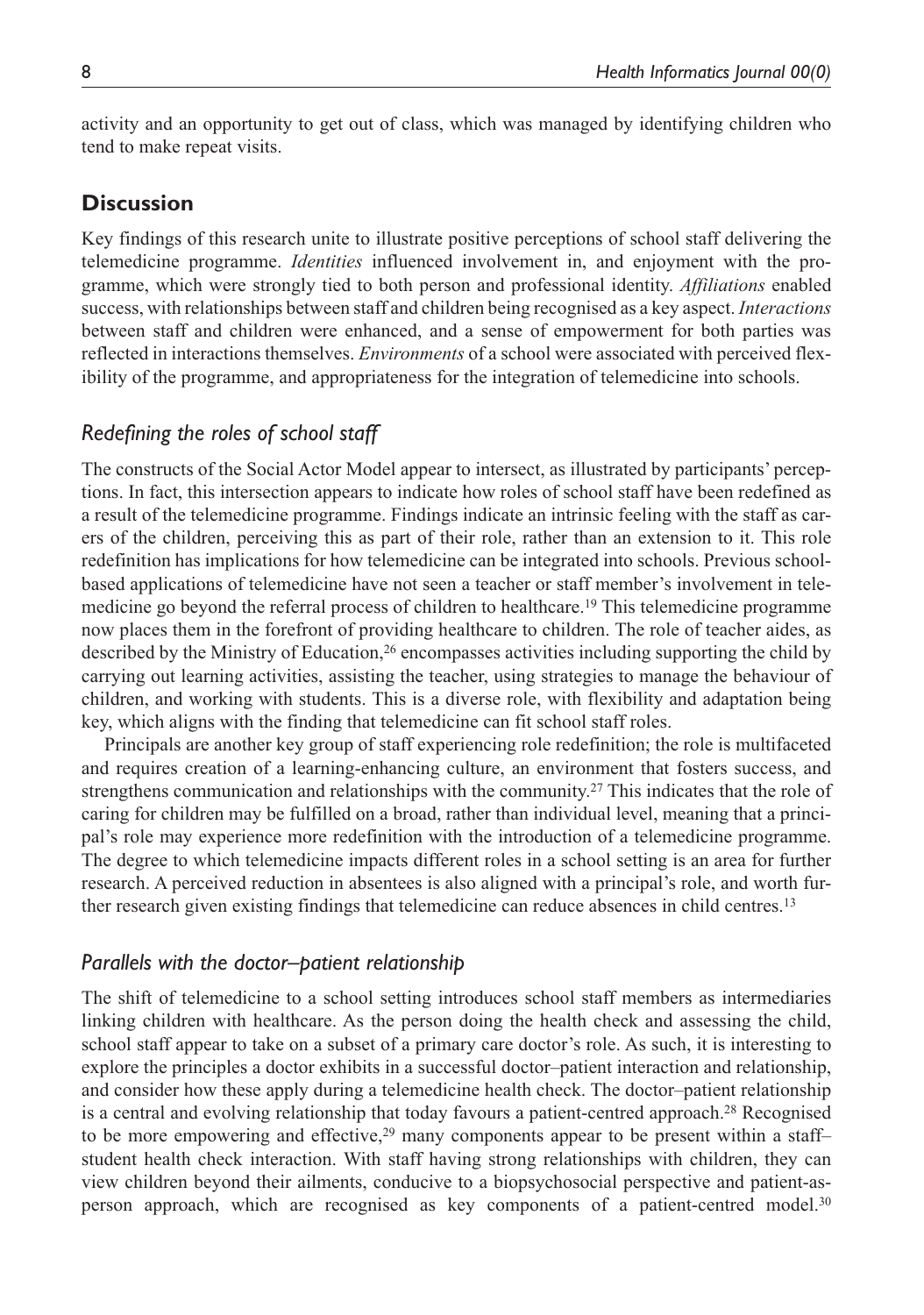Furthermore, consideration of social determinants of health is rooted in the design of the telemedicine programme which takes family situation into account, for example, delivering medications to the school if the family faces access barriers to the pharmacy, or intervening on a family level if a child has an infection. The staff–student relationship also indicates a form of therapeutic alliance,<sup>30</sup> where the child and staff member work together in a positive fashion to improve health. With positive interactions occurring, enhancement of these over time, and ongoing communication being possible in a school setting, communication is also strong. While it is important to recognise that the school staff cannot replace a doctor, they become an extension to the doctor–patient relationship which potentially enhances healthcare.

## *Cultural considerations*

This research does not have a cultural focus, although Māori, as the indigenous people of New Zealand, were included and Māori concepts were articulated by participants. Some alignment of the telemedicine programme with cultural values was indicated. With the rate of serious skin infections being highest in Māori and Pacific children,<sup>2</sup> it is important to consider cultural values, perhaps with further research taking a Kaupapa Māori research approach.31 While not attempting to interpret Māori narratives, the appearance of these concepts and values is worth discussion in relation to Māori models of health. One of these models, Pere's Te Wheke (the octopus) model, $32$ places te whānau (family) as the head, which holds together the other 'tentacles' including wairuatanga (spirituality), hinengaro (mind) and taha tinana (physical well-being). School staff perceptions allude to feelings of being whanau or part of a wider social system of the child. This has implications for how school staff can best run telemedicine programmes. Overall, the findings from this research indicate the alignment with these models of health and reinforce the whanaucentred approach important to interventions for Māori and Pacific populations, as this telemedicine programme was.

# *Benefits and limitations of the current programme*

Many perceived benefits were articulated in the findings, such as opportunities for school staff to fulfil their roles, with benefits culminating to a sense of fulfilment and reward, and cohesion resulting from interactions. Another key benefit was empowerment of children and perceived increase in health awareness. Limitations to the current programme manifested in the potential for overuse and the need to balance privacy and vulnerability during health checks.

Exposure to healthcare through the telemedicine programme appears to have boosted health literacy for children, although this was not measured. This was reflected in perceptions that children were more empowered, aware, and enthusiastic regarding their health. There was also potential recognised in the findings for this to translate into better health outcomes for these individuals in later life. Schools can clearly play a key role in developing the crucial skills of health literacy.

Rapport and close relationships with children were widely viewed to be an enabler of the telemedicine programme's success; however, they did contribute to privacy concerns. Privacy aspects include protecting the child and their modesty, but also protecting the staff member with regard to legal issues and the vulnerability of the child. While staff were aware of this tension, it was not perceived as a challenge. Given that school staff are taking on a healthcare worker's role, it is worth researching the privacy considerations associated with it. One consideration is how child abuse can be detected. With school staff already well positioned to detected abuse and recognised as a group with a key role in recognising, reporting, and preventing child abuse,<sup>33</sup> this widens their scope even further. With school staff delivering telemedicine, they may almost replace the school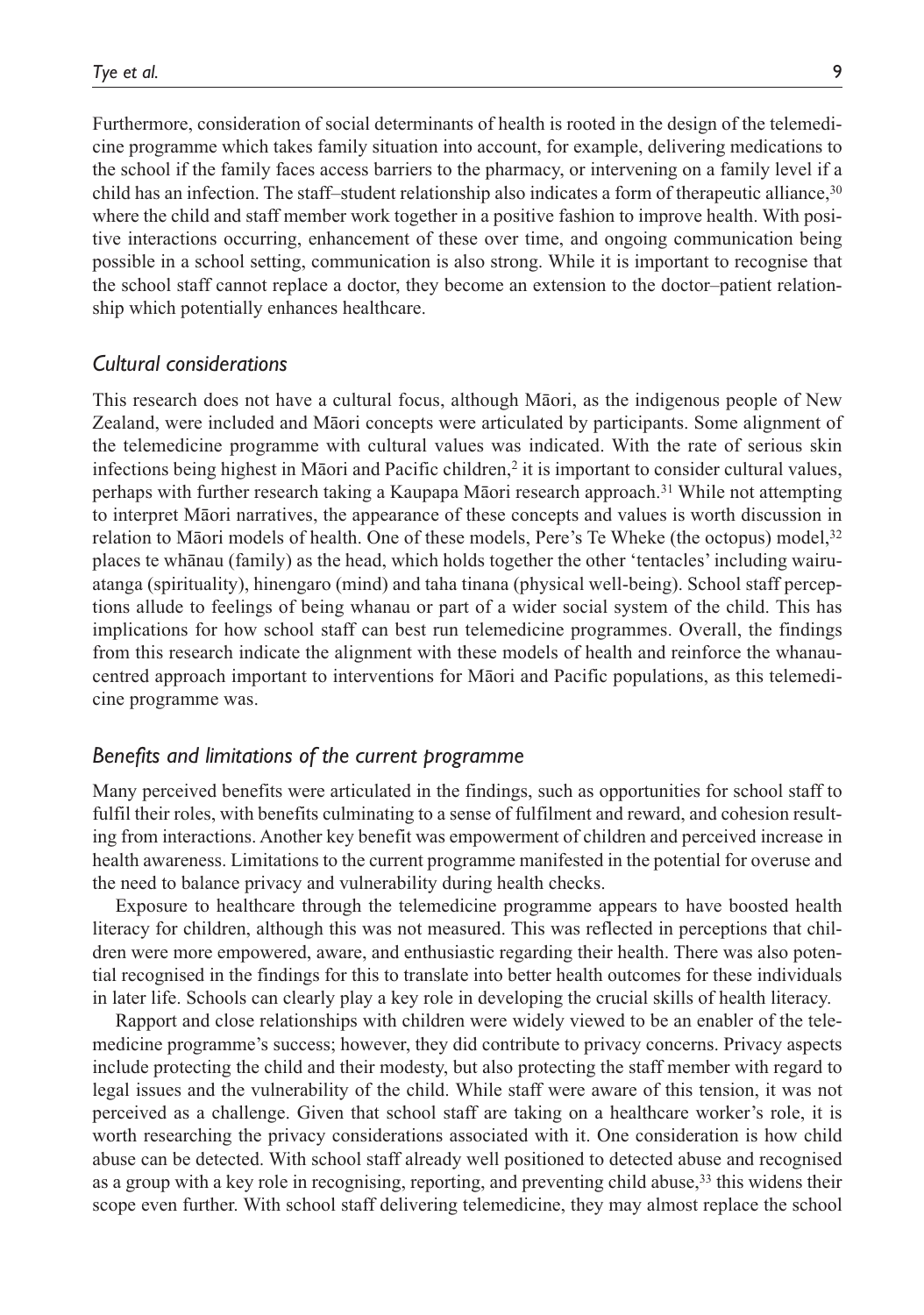nurse in some rural schools. This may mean that school staff taking on roles within telemedicine require education on how to handle situations where they suspect abuse.

#### *Study limitations and areas for future research*

Despite rich narratives from participants to the point of data saturation, this study is limited by its sample size of eight participants. Participants were also limited to school staff involved; however, key facilitators of the telemedicine programme were also volunteers or telemedicine team members. Nevertheless, the small sample allowed for in-depth interviews which may not have been feasible with a larger sample. Parents, children, and the telemedicine assessment team were also beyond the scope of this study, who would provide important insights into a telemedicine model of care in schools.

This study focused on one telemedicine programme which was implemented in schools with certain characteristics, and the findings indicated that many positive perceptions were linked to these characteristics; for example, smaller schools meant closer relationships with students. This has implications for the transferability and generalisability of the research, and extending this study to other settings, particularly larger schools or community settings, would be an area for future research.

Using a sociotechnical lens with the Social Actor Model to understand the data was a valuable perspective that ensured the school staff were kept central to the research, but viewed as part of a wider ecosystem that involved the technology. It allowed for understanding of how telemedicine could influence the structure of social systems. Further research leveraging the Social Actor Model could be valuable in the telemedicine space, given that health care technology such as telemedicine will need to be human centric for at least the near future. Researchers may benefit from using this model as a starting point for relatively under-researched areas similar to this study, due to the foundation it provides through its four key constructs that reflect a social and technical ecosystem. This model could also be expanded on with further research, by building up or adding to these constructs. Researchers may find it valuable to introduce the framework at the point of analysis of results rather than allowing it to shape data collection as it did in this study, in order to get a broader view of participant perceptions.

The outcomes of this study highlight several areas worth further study. The parallels between a doctor–patient and a school staff–student relationship are an interesting concept that could be explored further to determine how to optimise the role school staff can play in healthcare delivery. The finding that telemedicine could have potential to improve health literacy was an unexpected bonus, which could also be further explored particularly given the importance of preventive care. As discussed, cultural considerations would also be an important area of research to understand the impact of culture on telemedicine success.

# **Conclusion**

This study contributes to an apparent gap in the literature regarding non-clinicians' involvement in telemedicine. Overall, it illustrates that telemedicine is an appropriate model of care for schools, with non-clinically trained school staff involved in its delivery. Telemedicine was perceived positively by the school staff across many aspects, which affirms the idea that non-clinicians can play a key role in healthcare delivery. It also makes a case for school settings for telemedicine, which enables several perceived benefits for the staff and children involved, the school, and the community as a whole.

Telemedicine presents a wealth of opportunities to improve healthcare delivery, in this case, a shift in the norm: From clinic to community, from doctor to school staff member. With time, this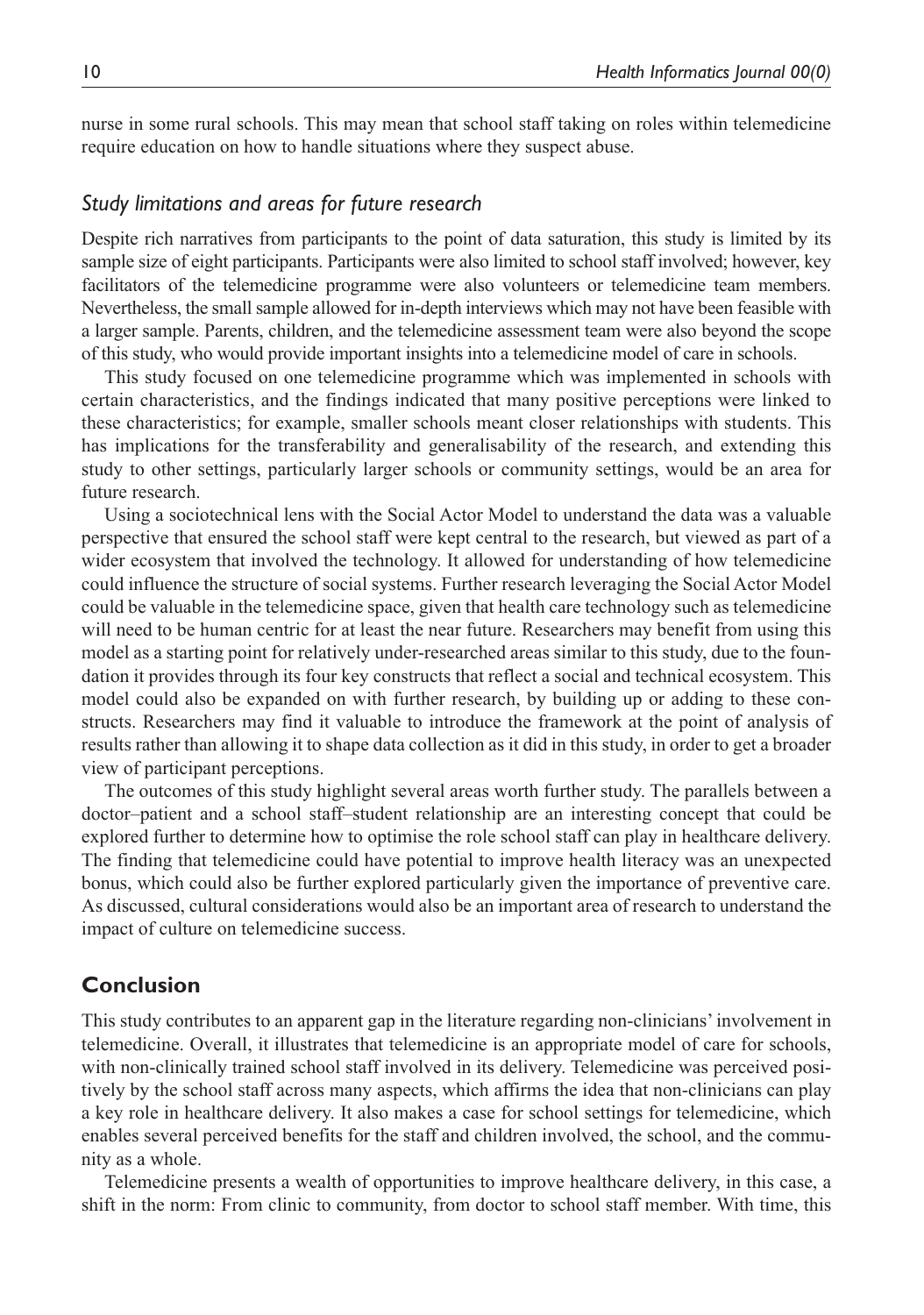shift may empower communities, reduce burden on health systems and contribute to a healthier, more knowledgeable and equitable society.

## **Authors' note**

This paper reports research conducted by May Lin Tye in partial fulfilment of the degree of Bachelor of Health Sciences (Honours) at the University of Auckland, with the co-authors as supervisors for this research.

## **Acknowledgements**

The authors thank the team behind the telemedicine programme for providing access to the project, the study participants and Dr Anneka Anderson as Māori cultural advisor.

## **Declaration of conflicting interests**

The author(s) declared no potential conflicts of interest with respect to the research, authorship, and/or publication of this article.

# **Funding**

The author(s) received no financial support for the research, authorship, and/or publication of this article.

# **ORCID iDs**

May Lin Tye **D** <https://orcid.org/0000-0002-4129-5066> Michelle Honey  $\Box$  <https://orcid.org/0000-0002-0538-5320>

# **References**

- 1. Brabyn L and Barnett AR. Population need and geographical access to general practitioners in rural New Zealand. *J N Z Med Assoc* 2004; 117(1999): U1063.
- 2. O'Sullivan CE, Baker MG and Zhang J. Increasing hospitalizations for serious skin infections in New Zealand children, 1990–2007. *Epidemiol Infect* 2011; 139(11): 1794–1804.
- 3. Vogel AM, Lennon DR, Gray S, et al. Registered nurse assessment and treatment of skin sepsis in New Zealand schools: the development of protocols. *N Z Med J* 2013; 126(1380): 27–38.
- 4. Della Mea V. Prerecorded telemedicine. *J Telemed Telecare* 2005; 11(6): 276–284.
- 5. Kokesh J, Ferguson AS and Patricoski C. The Alaska experience using store-and-forward telemedicine for ENT care in Alaska. *Otolaryngol Clin N Am* 2011; 44(6): 1359–1374.
- 6. Whited JD. Teledermatology research review. *Int J Dermatol* 2006; 45(3): 220–229.
- 7. Chen TS, Goldyne ME, Mathes EF, et al. Pediatric teledermatology: observations based on 429 consults. *J Am Acad Dermatol* 2010; 62(1): 61–66.
- 8. Khodaie M, Askari A and Bahaadinbeigy K. Evaluation of a very low-cost and simple teleradiology technique. *J Digit Imag* 2015; 28(3): 295–301.
- 9. Romero G, Cortina P and Vera E. Telemedicine and teledermatology (II): current state of research on dermatology teleconsultations. *Actas Dermo-sifiliográficas* 2008; 99(8): 586–597.
- 10. Warshaw EM, Hillman YJ, Greer NL, et al. Teledermatology for diagnosis and management of skin conditions: a systematic review. *J Am Acad Dermatol* 2011; 64(4): 759–772.
- 11. McGoey ST, Oakley A and Rademaker M. Waikato teledermatology: a pilot project for improving access in New Zealand. *J Telemed Telecare* 2015; 21(7): 414–419.
- 12. Kopycka-Kedzierawski DT and Billings RJ. Teledentistry in inner-city child-care centres. *J Telemed Telecare* 2006; 12(4): 176–181.
- 13. McConnochie KM, Wood NE, Kitzman HJ, et al. Telemedicine reduces absence resulting from illness in urban child care: evaluation of an innovation. *Pediatrics* 2005; 115(5): 1273–1282.
- 14. Whitten P and Cook D. School-based telemedicine: using technology to bring healthcare to inner-city children. *J Telemed Telecare* 1999; 5(1): 23–25.